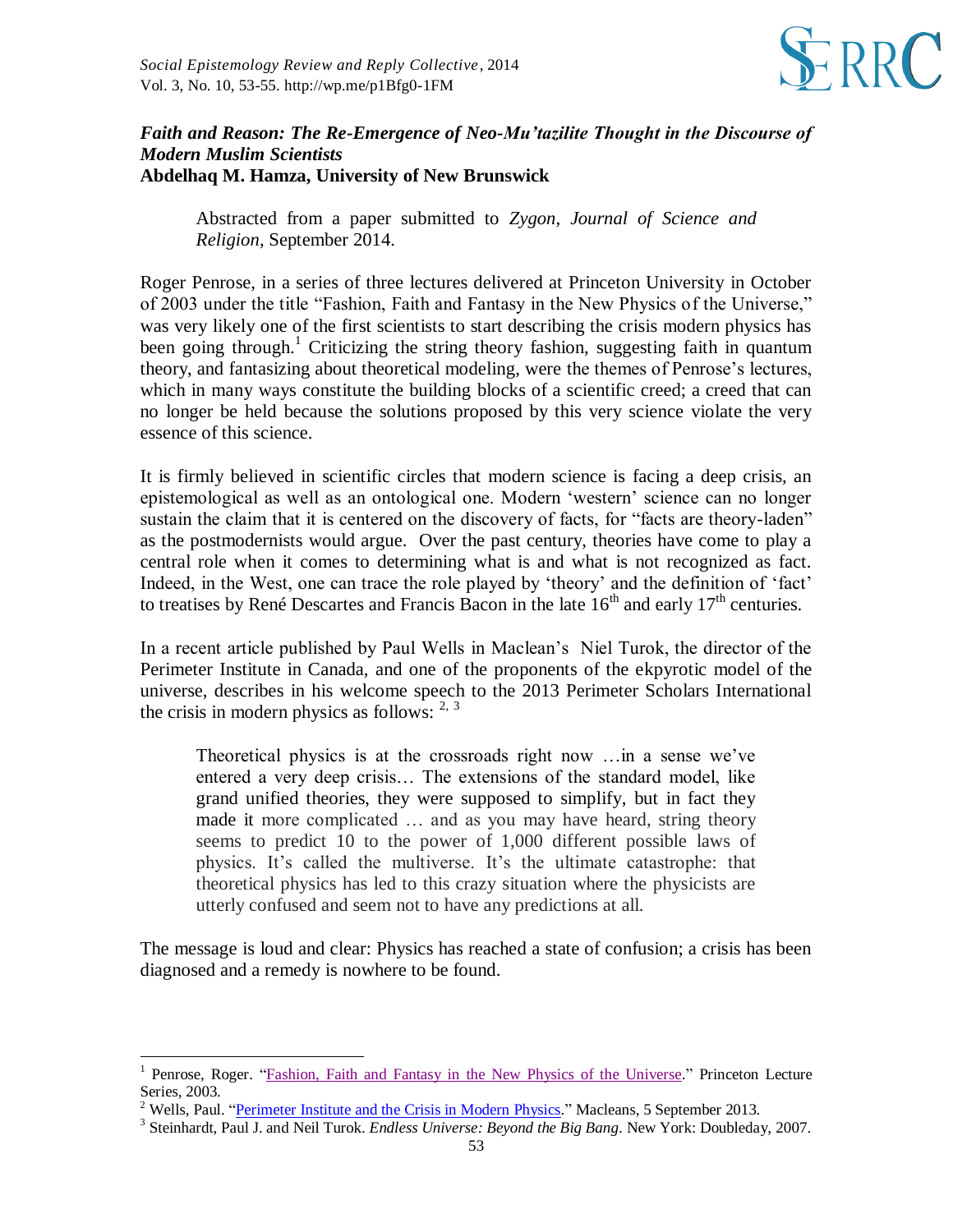

So where do we stand as Muslims in general, and as Muslim scientists in particular, with respect to this modern science that wants to sweep away a traditional heritage that has survived the waves of materialism for more than four centuries.

We have witnessed over the past decade the emergence of a new 'breed of Muslim neomodernists' like N. Guessoum, Z. Sardar, P. Hoodboy, S. Hameed, U. Hassan and E. Abouheif, to name a few, who have challenged the traditional Muslim worldview; modern science is their creed. The members of this group, who have followed in the steps of their forefathers and inundated the net with pseudo-scientific and pseudo-journalistic pieces, which reflect but the lack of erudition and scholarship, propose no reform and reject some of the basic pillars of the Islamic belief system; they do not believe in miracles and claim that the Qur'an is a book of metaphors. These pseudo-modernists of the twenty first century have hijacked and monopolized the electronic pulpit in order to mesmerize a generation that has been pacified by a tap on a tablet or a twit on the net, a virtual action, a new acquired reflex, which persists and tries to fold the sacred dimension of learning. This emerging modern Sandman phenomenon has been beautifully captured in an essay by Dorothy Bishop, a professor of Developmental Neuropsychology at Oxford University, where she lays down six golden rules to follow in order to become a celebrity scientist: the trade of the day for some, non-Muslims and Muslims alike, indeed. 4,5

The neo-modernists are in fact following the steps, and are carrying the moulds of their western Christian colleagues who have been facing the waves of scientism for more than four centuries, and who have had to address a wave of new atheism more recently. In fact, the arguments used by the Muslim neo-modernists in the 'Science and Islam' dialogue are homomorphic to those used by the Christians in what they have initiated as the 'Science and Religion' debate when it should have clearly been called the 'Science and Christianity' dialogue. This is as if Muslims have to rub themselves with the Christian ointment in order to be baptized into the Science and Religion dialogue. Indeed, it is interesting to read in an article published by Guessoum in *Zygon*, where he describes his pseudo-worldview, the cut and paste arguments he put forth, which coincide exactly with the point just made. <sup>6</sup>

However, it is important to remind the Muslim neo-modernists, who worship modern science, that facts alone do not constitute a reality and do not reflect any truth unless interpreted within a philosophical framework. In other words, built into modern science are empirical techniques as well as a hidden philosophy that addresses the fundamental questions of being and knowledge, i.e., ontology and epistemology. We have been brainwashed by a process of quantification with many empirical layers each veiling the one before. And when these layers fail to hold together and slip, empiricism is exposed and the philosophical framework that sustains it crumbles. Yet one is reminded that philosophy is not subject to empiricism. Moreover, modern scientists have not been trained to question empiricism and have had very little exposure to the philosophical

l

<sup>&</sup>lt;sup>4</sup> Bishop, Dorothy. ["How to Become a Celebrity Scientific Expert.](http://deevybee.blogspot.co.uk/2011/09/how-to-become-celebrity-scientific.html)" 12 September 2011.

<sup>5</sup> University of Oxford, Department of Experimental Psychology. ["Dorothy Bishop.](http://www.psy.ox.ac.uk/team/principal-investigators/dorothy-bishop)" 2014.

<sup>6</sup> Nidhal Guessoum. ["Issues and Agendas of Islam and Science.](http://onlinelibrary.wiley.com/doi/10.1111/j.1467-9744.2012.01261.x/abstract)" *Zygon* 47, no. 2 (2012): 367-387.